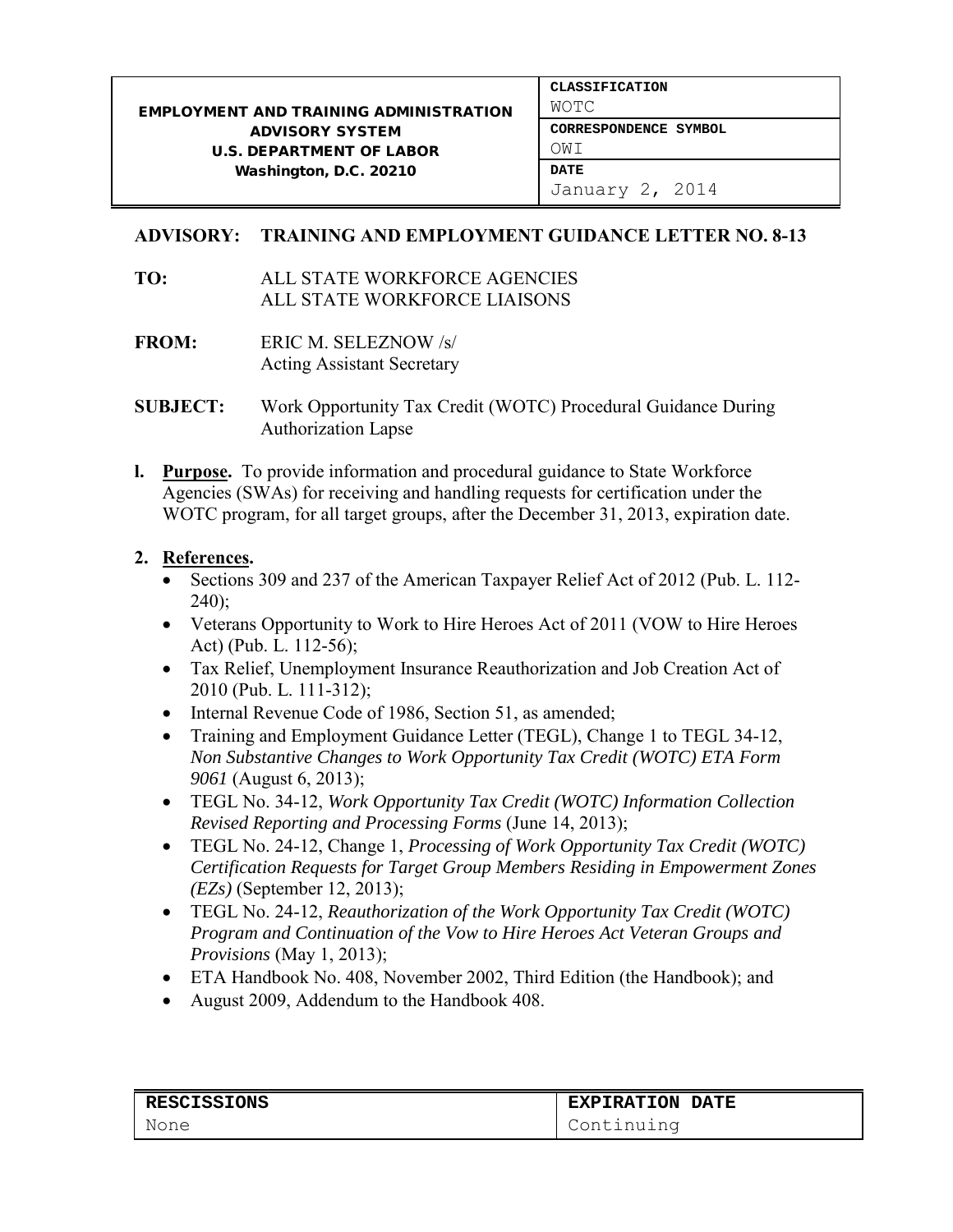**3. Background.** The WOTC program's legislative authority for all WOTC target groups expired on December 31, 2013. As a result, the program currently is undergoing an authorization lapse.

 At this time, we have no indication whether Congress may pass legislation extending authority for the expired program and target groups beyond December 31, 2013. However, in the past when the tax credit program's authority lapsed and Congress subsequently reauthorized the program, certain legislative provisions allowed for retroactive certification of eligibility for the period between the expiration date and the reauthorization date. To be eligible for the tax credit during that period, employers must have properly filed requests for certification in a timely manner, and states must have received and logged them in for subsequent approval or denial. Final target group eligibility certification could only be issued by SWAs after the tax credit reauthorizing legislation was enacted and the specific legislative provisions were known.

Even though Congress has, in the past, provided for retroactive certifications we have no guarantee that this will happen again or that employers' new hires during this hiatus will be certified for the tax credit. If WOTC is extended with retroactive provisions, proper management of employers' certification requests should help prevent large backlogs.

**4. Administrative Program Guidance.** During prior "hiatus periods," the Employment and Training Administration (ETA) has instructed SWAs to accept applications (certification requests) in anticipation of a retroactive reauthorization. Therefore, ETA is instructing the SWAs to continue to accept applications for the expired target groups after December 31, 2013, but to hold off on processing the requests pending further legislative action and guidance from ETA. This guidance is applicable to all veteran and non-veteran target groups, as listed in TEGL No. 24-12.

We are instructing SWAs to adhere to the following procedures:

## *Mandatory Procedures*

- SWAs must accept and fully process (i.e. issue certifications or denials) all timely filed WOTC certification requests for employers' new hires made on or before December 31, 2013.
- SWAs must accept, date stamp, log, and retain certification requests for employers' new hires made on or after January 1, 2014, until informed otherwise by ETA. States may not issue eligibility certifications unless the program is reauthorized.
- SWAs and participating agencies should continue to issue Conditional Certifications (ETA Form 9062).